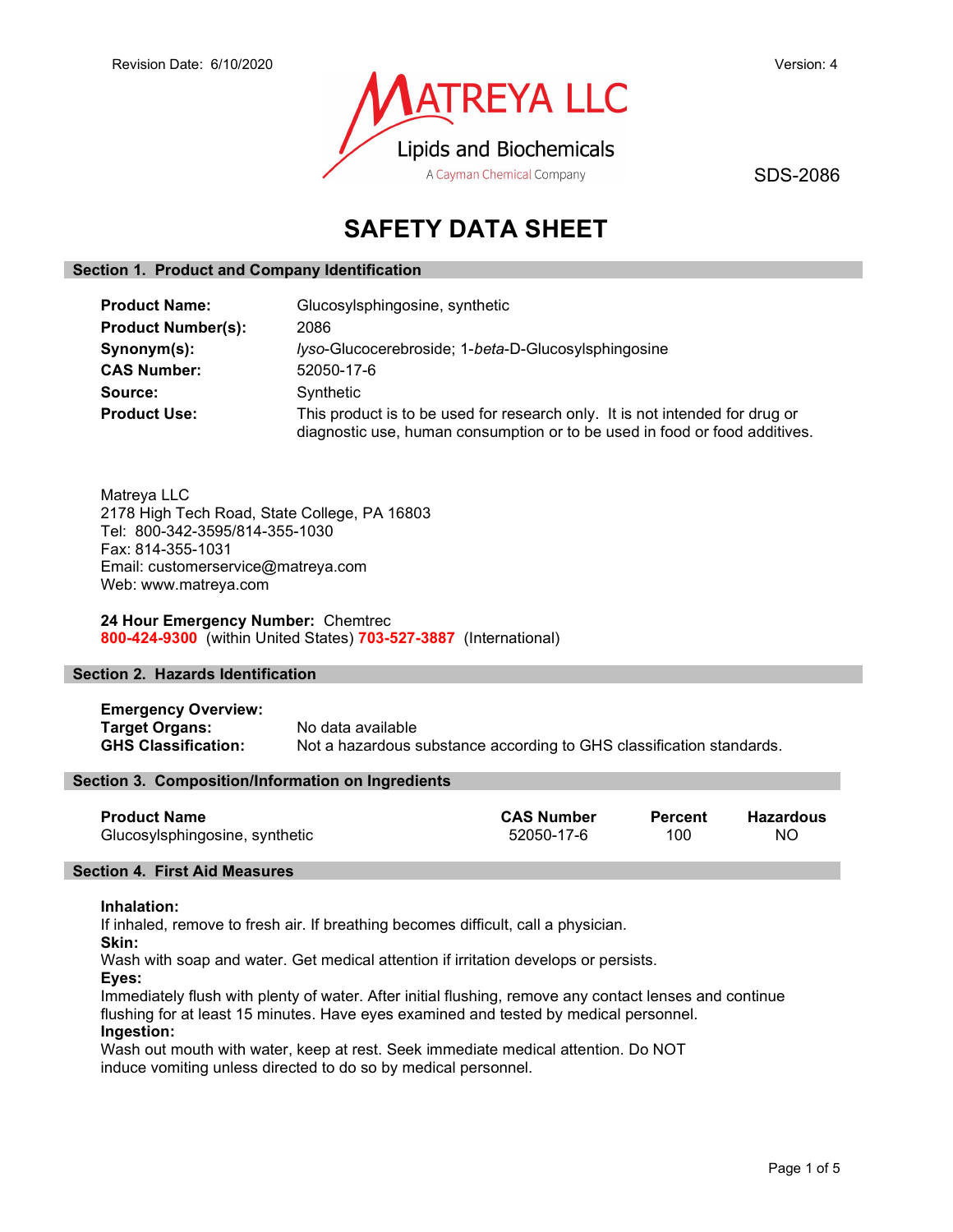# Section 5. Fire Fighting Measures

# Suitable extinguishing media:

Use dry chemical, alcohol-resistant appropriate foam, carbon dioxide, or water spray. Specific hazards arising from the chemical: No data available Special protective actions for fire fighters: No data available Special protective equipment for fire fighters: Wear breathing apparatus and use water spray to keep fire-exposed containers cool.

# Section 6. Accidental Release Measures

# Personal precautions:

Wear appropriate personal protective equipment. After contact with skin, wash immediately with plenty of water.

# Environmental precautions:

Do not let product enter drains.

# Methods and Materials for containment and cleaning up:

Sweep up and keep in suitable, closed container for disposal.

# Section 7. Handling and Storage

# Precautions for safe handling:

Avoid contact with eyes, skin or clothing. Do not ingest. Use only with adequate ventilation. Keep sealed when not in use. Wear appropriate personal protective equipment.

# Conditions for safe storage, including incompatibilities:

Recommended storage temperature: -20°C. Keep container tightly closed in a dry and well-ventilated place.

# Section 8. Exposure Controls/Personal Protection

This product contains no substances with occupational exposure limit values.

# Engineering Controls:

# No specific ventilation required.

Personal Protective Equipment:

# Respiratory protection:

Respiratory protection is not required. Where protection from nuisance levels of dusts are desired, use type N95 (US) or type P1 (EN 143) dust masks. Use respirators and components tested and approved under appropriate government standards such as NIOSH (US) or CEN (EU).

#### Hand protection:

For prolonged or repeated contact use protective gloves. Recommended: Nitrile rubber Eye protection:

Safety eyewear should be worn at all times to avoid exposure to liquid splashes, mists, or dusts. Recommended: Safety glasses with side shields or goggles.

# Skin protection:

Protective clothing should be selected specifically for the working place, depending on concentration and quantity of the hazardous substances handled. Recommended: Lab coat

# Section 9. Physical and Chemical Properties

Appearance: Solid Odor: No data available **Odor threshold:** No data available pH:  $P$  and  $P$  and  $P$  are  $P$  and  $P$  and  $P$  are  $P$  and  $P$  are  $P$  and  $P$  and  $P$  and  $P$  are  $P$  and  $P$  and  $P$  and  $P$  and  $P$  and  $P$  and  $P$  and  $P$  and  $P$  and  $P$  and  $P$  and  $P$  and  $P$  and  $P$  and  $P$  and  $P$ Melting/Freezing point: No data available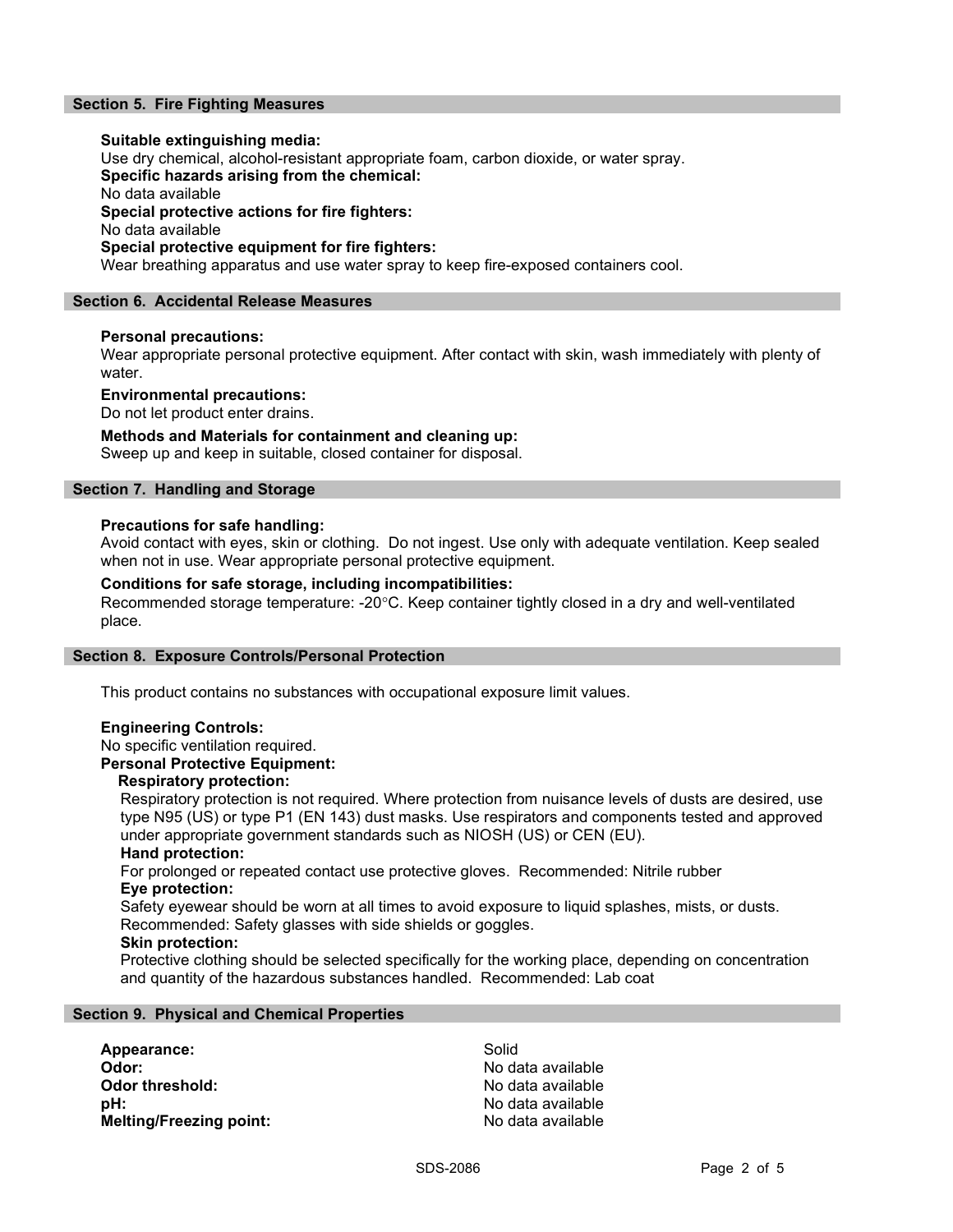Initial boiling point and boiling range: No data available Flash point: No data available Evaporation rate: Flammability (solid, gas): No data available Upper/Lower flammability or explosive limit: No data available **Vapor pressure:** No data available **No data available Vapor density:** No data available in the set of the North Modern Available in the North Available in the North Available in the North Available in the North Available in the North Available in the North Available in the N Relative density: No data available Solubility (ies): Ethanol, methanol, chloroform/methanol 2:1 Partition coefficient (n-octanol/water): No data available<br>
Auto-ignition temperature: No data available Auto-ignition temperature: Decomposition temperature: No data available **Viscosity:** No data available and the set of the set of the set of the set of the set of the set of the set of the set of the set of the set of the set of the set of the set of the set of the set of the set of the set of Molecular formula:  $C_{24}H_{47}NO_7$ Molecular weight: 462

# Section 10. Stability and Reactivity

#### Reactivity:

Stable under recommended storage conditions.

Chemical stability: Stable under recommended storage conditions.

Possibility of hazardous reaction: No data available

Conditions to avoid: No data available

Incompatible materials: No data available

Hazardous decomposition products: No data available

# Section 11. Toxicological Information

Acute toxicity: No data available

Skin corrosion / irritation: No data available

Serious eye damage / irritation: No data available Respiratory or skin sensitization:

No data available

Germ cell mutagenicity: No data available

# Carcinogenicity:

No component of this product present at levels greater than or equal to 0.1% is identified as a carcinogen or potential carcinogen by IARC, ACGIH, NTP or OSHA.

# Reproductive toxicity:

No data available

#### Specific target organ toxicity - single exposure: No data available

Specific target organ toxicity - repeated exposure: No data available

Aspiration hazard:

No data available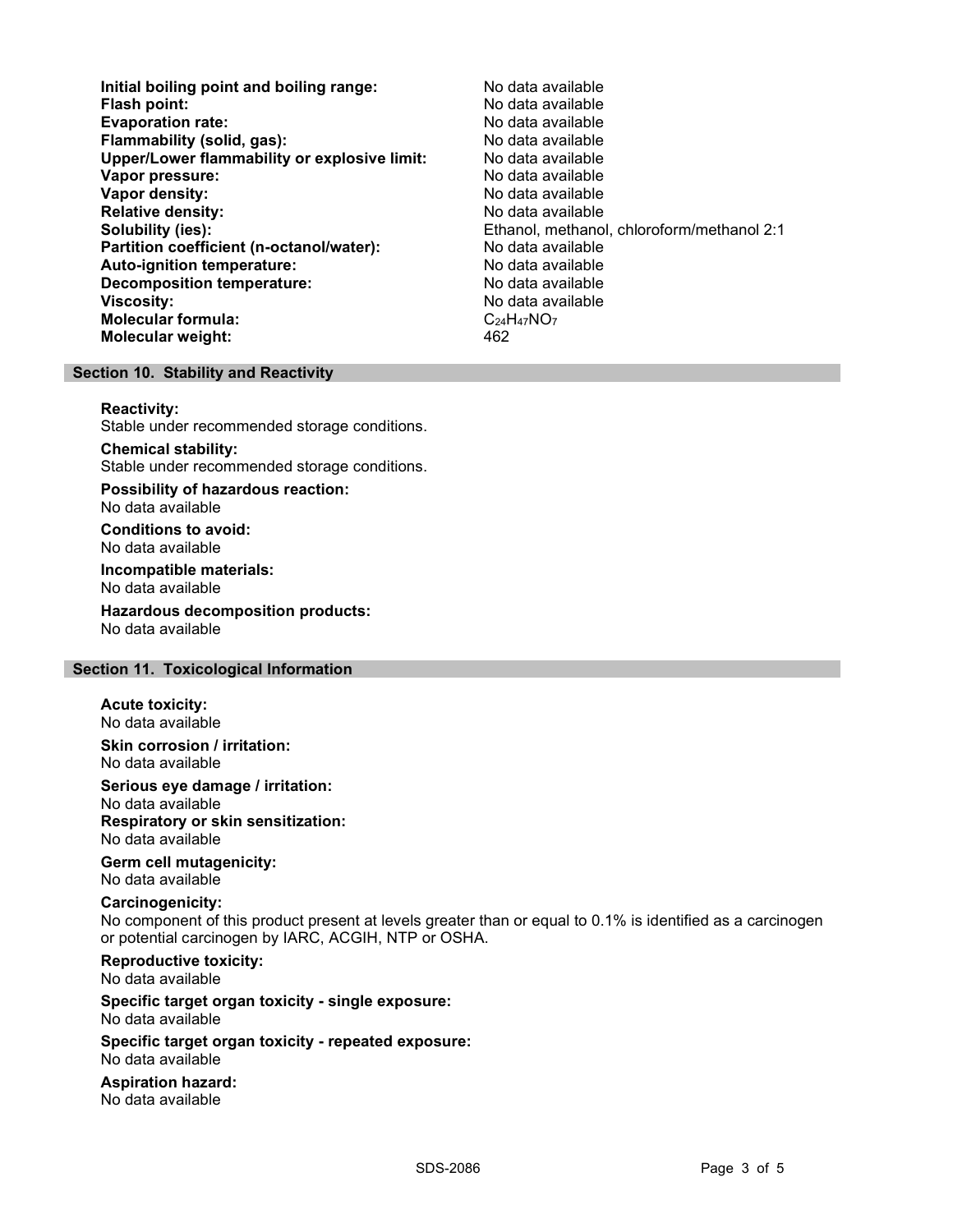# Section 12. Ecological Information

# Toxicity:

No ecological data available for this product. Persistence and degradability:

No data available

Bioaccumulative potential: No data available

Bioaccumulation: No data available

Mobility in soil: No data available

Other adverse effects: No data available

# Section 13. Disposal Consideration

#### Disposal methods:

Observe all federal, state and local environmental regulations.

#### Section 14. Transportation Information

| DOT (US)<br><b>UN Number:</b>                       | Not dangerous goods |
|-----------------------------------------------------|---------------------|
| <b>Land Transport ADR/RID</b><br><b>UN Number:</b>  | Not dangerous goods |
| <b>Maritime Transport IMDG</b><br><b>UN Number:</b> | Not dangerous goods |
| <b>Air Transport ICAO/IATA</b><br><b>UN Number:</b> | Not dangerous goods |

# Section 15. Regulatory Information

Product Name CAS Number

Glucosylsphingosine, synthetic 52050-17-6

# SARA 302 Components:

No chemicals in this material are subject to the reporting requirements of SARA Title III, Section 302.

# SARA 313 Components:

This material does not contain any chemical components with known CAS numbers that exceed the threshold (De Minimis) reporting levels established by SARA Title III, Section 313.

# SARA 311/312 Hazards:

No 311/312 SARA Hazards

# California Prop. 65 Components:

This product does not contain any chemicals known to State of California to cause cancer, birth, or any other reproductive defects.

# DSL/NDSL status:

This product contains the following components that are not on the Canadian DSL nor NDSL lists.<br>Component **Component** Glucosylsphingosine, synthetic 52050-17-6